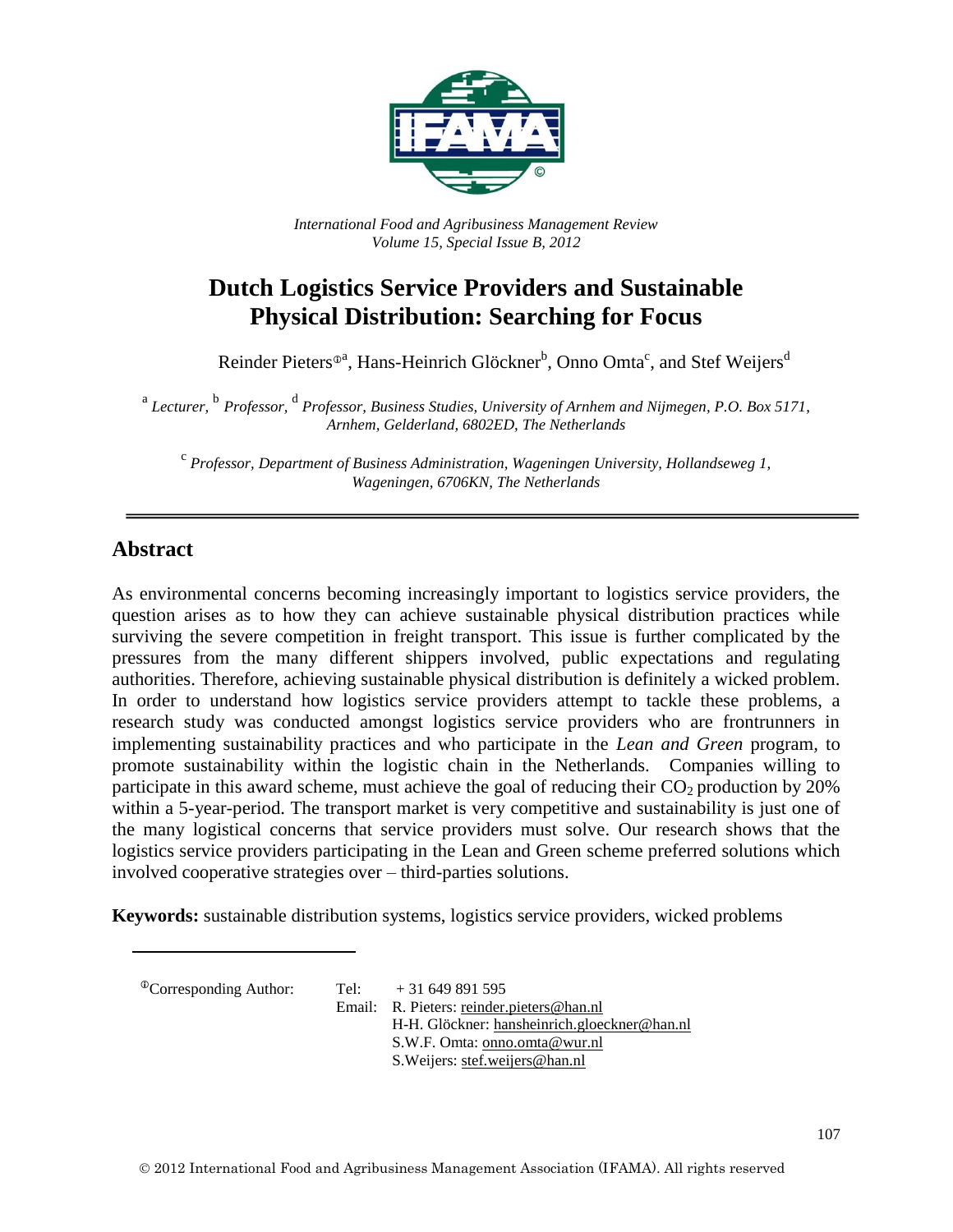## **Introduction**

Environmental issues have captured the attention of stakeholders, with governments, companies and institutions now leading initiatives which incorporate sustainability into their operating strategies (De Ron 2001; McDonough and Braungart 2002). It is not surprising, that sustainability is also featured on the agendas of logistics service providers (Ploos van Amstel 2008). But how are they attempting to make their supply chain more sustainable? Can lessons be learned from those logistics service providers who are the best in their class? And what is the role played by the shippers?

The Dutch logistics sector has been a leader in Europe integrating sustainable business practices across the logistics sector and currently ranks fourth in the World Logistics Performance Index (World Bank 2011). Previously, the Netherlands held the number two slot after Singapore, but was surpassed by Germany and Sweden in 2010. The Dutch government would like the Netherlands to lead Europe by 2020, but this should be accomplished only through the development of sustainable logistics. Sustainability is thus a reference point for all the recommendations and implementation (Topteam Logistiek 2011).

The logistics sector is important to the Dutch economy, contributing  $\epsilon$  40 billion (8.5%) to the Dutch GDP and an estimated 750,000 jobs (10%) in 2010. With the EU demanding freight transport to be cleaner (European Commission 2004; European Commission 2011), it is expected that sustainability will become one of the prime drivers within the supply chain (Van den Broek and Van den Broek-Serlé 2010). But just how to achieve a sustainable supply chain and what it implies is not standardized. In 2008, transportation was responsible for 21% of all  $CO<sub>2</sub>$ production within the Netherlands—road transport (private and freight) comprises the largest portion at 7%. The remainder is divided into inland shipping (5%), rail (0.3%), air transportation (1.8%) and sea transport (14%). Within road transport, freight transport comprises 36% (Van der Meulen and Kindt 2010). These figures show that the Dutch freight transport sector produced a considerable amount of  $CO<sub>2</sub>$  (6%) in the Netherlands in 2008. In the near future, the Dutch logistics service providers and shippers will need to control or, even lower the amounts of  $CO<sub>2</sub>$ produced (European Commission 2004; European Commission 2011; Topteam Logistiek 2011). But is there a guaranteed and unique way to reduce  $CO<sub>2</sub>$  omissions which will please all stakeholders?

This paper investigates how Dutch logistics service providers try to make one aspect of the supply chain—physical distribution (Ploos van Amstel 2008) sustainable. Where do Dutch logistics service providers look for solutions when placed between government intentions, customer's demands and their own ethical behaviour? With so many stakeholders who often have conflicting interests and demands, every situation is essentially unique. Is a common tactic possible or does every logistics service provider need to develop his own solution? In this study we want to understand what type of strategies Dutch logistics service providers have used to reduce  $CO<sub>2</sub>$ .

The main question we want to answer is: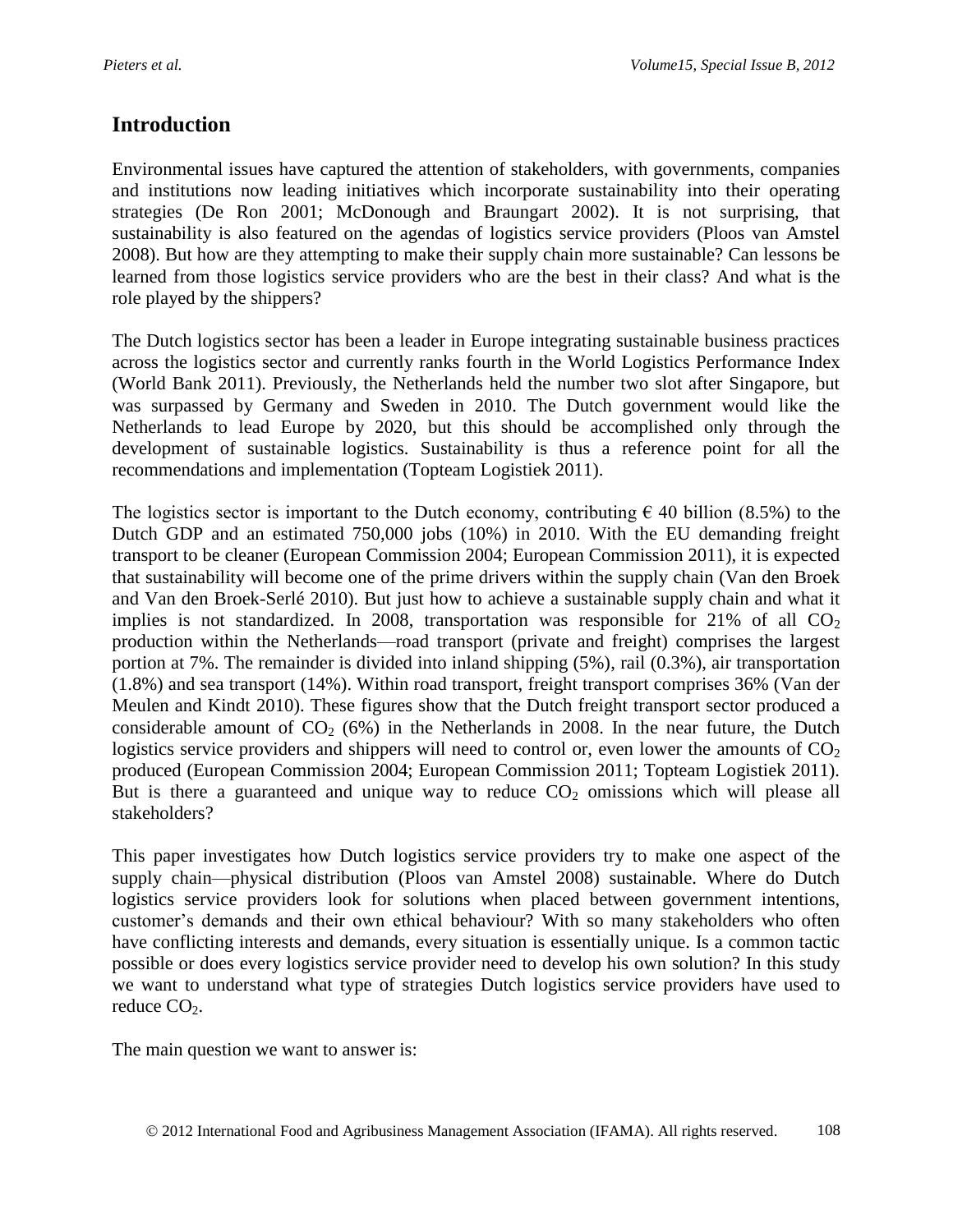How do Dutch logistics service providers translate strategic policies into tangible sustainable activities which will impact physical distribution?

In order to answer this primary question we should answer the following sub-questions:

- 1. Which stakeholders are involved with the Dutch logistics service providers' decisionmaking processes thus making physical distribution sustainable?
- 2. What types of procedures have they developed to make physical distribution more sustainable?

The conceptual framework for our research is based on the same heuristic model used in the 1994 NEA/Cranfield study. Weijers, Kuipers and Becker (2002) adapted this framework for research in industry driven innovations for logistics service providers. We have adapted their model to trace the elements in sustainable physical distribution trends.

**Input Variables Community Community Community Community Community Community Community Community Community Community Community Community Community Community Community Community Community Community Community Community Commu** 



**Figure 1.** Conceptual Framework

In our conceptual framework we assume that every logistics service provider operates within his own specific environment (financial situation, market, customers and location) and has his own special mix of forces for change (drivers, enablers and barriers). Combining these elements, the logistics service provider could develop a plan for achieving a higher level of sustainability. This strategy could be written down explicitly or implicitly embedded into the company's mission. Based on this strategy the logistics service provider implements the plan or maintains the status quo.

Using this conceptual framework we want to understand if new types of physical distribution networks have been developed due to a change in the company's strategy for sustainability. This change in strategy may (or may not) be influenced by the forces for change as explained above. We expect these new types of physical distribution networks will result in new demands on physical distribution systems and, this will drive innovations in sustainable physical distribution.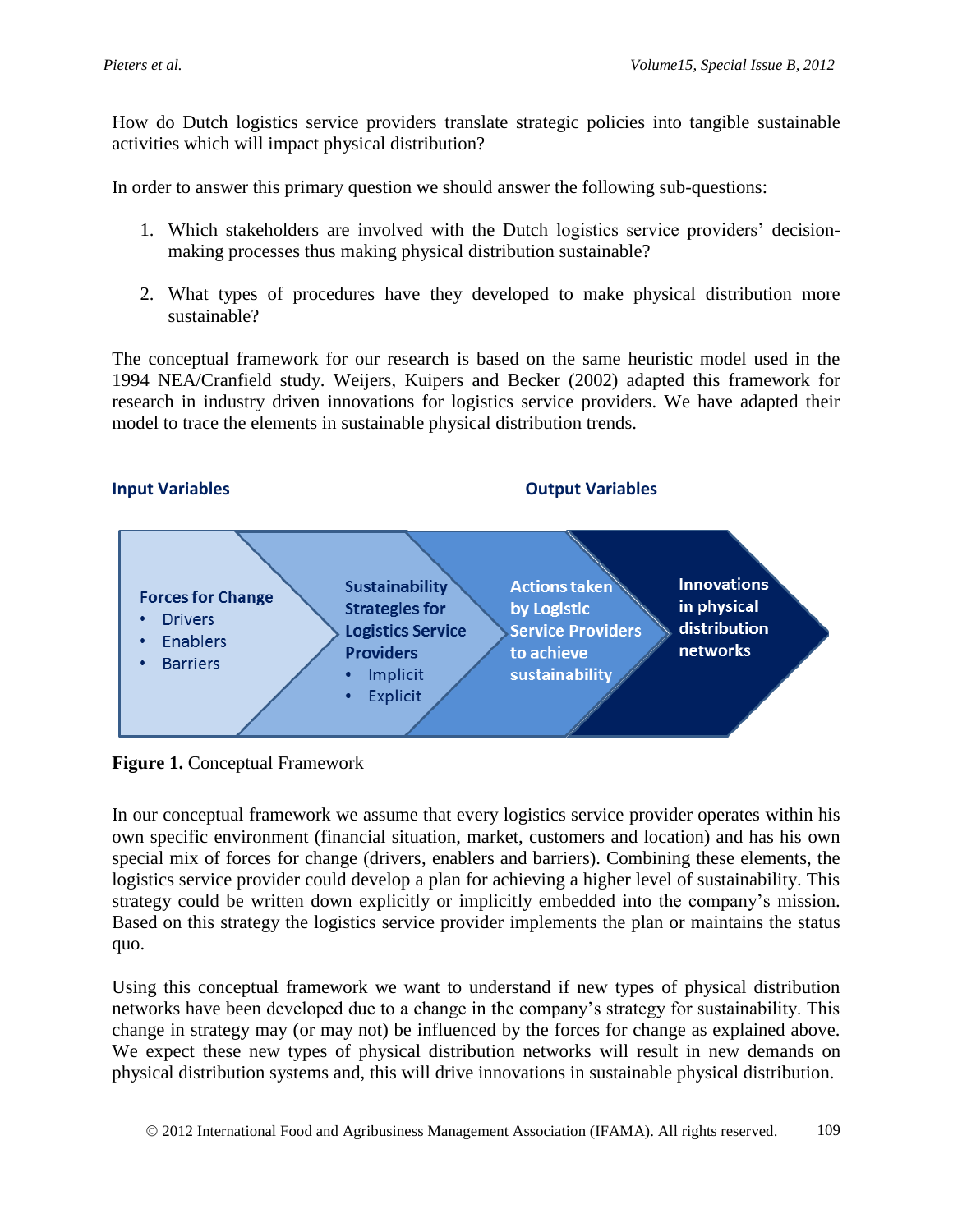Based on this conceptual model our argument proceeds as follows: First, we review the forces for change literature, laying out the various aspects for the Dutch logistics service-provider sector. We then present our defense of the concept for "sustainable" physical distribution. Next we introduce sustainable practices which are being utilized by logistics service providers in the Netherlands. This section is based on a web survey conducted in 2010 amongst 82 logistics services providers who are connected to HAN University through work placements schemes, etc. We asked them to answer questions about their experience with sustainability. Sixty-one participants accepted this invitation and, of these, 41 completed the survey. The non-respondents gave work pressure and lack of time as reasons for not completing the questionnaire. As a convenient sample, this group provided a good cross section of small, medium and large logistics service providers and allowed us to get a strong impression of our target group's views.

Finally, we considered the actions taken by logistics service providers in order to make physical distribution more sustainable. In order to choose suitable providers, we opted to first observe how sustainable practices are being executed through Dutch logistics service providers before examining the innovators and leaders in this field. In order to understand the role of sustainability, we focused on the fifty largest logistics service providers operating in the Netherlands in 2012. By size, these were considered to dominate the Dutch market (Dijkhuizen 2012). The ranking of logistics service providers in the top 50 was determined by the number of full time employees working in the Netherlands. For 2012, the range was between 4.330 for number one, and 385 employees for number 50.

The second group consists of innovators who have taken the lead in sustainable entrepreneurship. This group consists of 145 logistics service providers who are participating in the award scheme Lean and Green (website Connekt). Twenty-five of the Lean and Green members are in the top 50 logistics service providers. Together, these two groups should give a reliable view of Dutch logistics service providers who are actively tackling sustainability.

Our research will concentrate on the sustainability aspects of the actual transport itself. Actions taken to improve sustainability, but not related to the actual transport—such as more environmentally friendly ways of cleaning cars etc., were not included.

It must be noted that the results presented here are based on what members of Lean and Green say they are doing, or going to do, in order to reach the required level of  $CO<sub>2</sub>$  reduction. What they are actually doing, or really have done and the impact of these actions will be the subject for further research.

### **Stakeholders for Sustainability**

In this section we want to understand the various drivers and the forces of change which make physical distribution sustainable. First, we will examine the specific situation of the Dutch logistics service industry and the Dutch government's role in this context. Then we will investigate the impact of the shippers as one of the main driving forces for change in this very competitive market.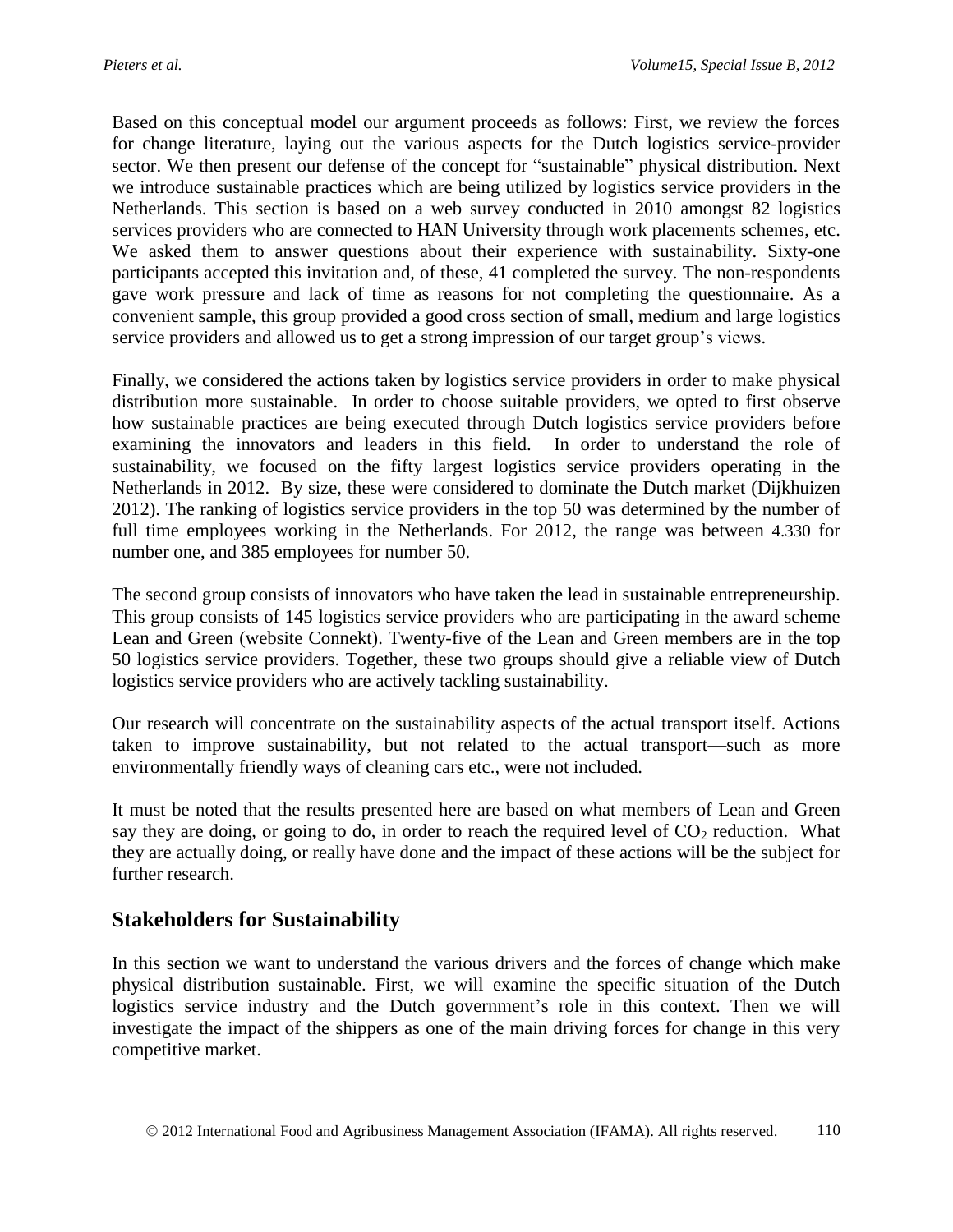Our research focuses on Dutch logistics service providers and how they adapt to the new demands of implementing sustainable practices within the physical distribution sector. But does this group differ from their counterparts elsewhere in Europe or even the World? Although Dutch logistics service providers work in a market dominated by heavy competition and low profit margins, the difference can be found in the way the Dutch work together. In the Netherlands a culture exists of consultation and consensus building which is often called the poldermodel (Vollenbroek 2002); this is a stakeholders approach (Mitchel et al. 1997).

In the progression of finding a consensus, the Dutch government provides guidance and incentives. The award scheme Lean and Green discussed below is such an instrument setup by the Dutch government to speed up the process and structure discussions.

This type of consensus building is time consuming. In the Netherlands, local governments such as the cities of Utrecht (2007), Amsterdam (2008) and The Hague (2010), have installed "milieuzones (green zones)" which restrict access for certain large trucks. Each city applies different rules and regulations; for example, fixed timeframes for delivery. If the transport industry fails to formulate a common approach soon, more and more cities will turn areas into green zones—causing more confusion for all concerned. But the Netherlands is not an island unto itself; other countries, such as Germany, link the toll for the motorways to the greenness of the truck. With Germany being a main trading partner, this certainly affects the Dutch transport sector. Perhaps the Dutch logistics service sector should look to its main economic partner and neighbour for guidance and direction? Or even better, why not let the European Union regulate sustainability for physical distribution?

The shipper as a customer of the logistics service provider plays an important role. The transport market is best described as being dominated by heavy competition and low profit margins, so the customer is certainly king (Christopher 2005). But how important is sustainability for these customers of logistics service providers? A survey amongst shippers conducted by Van der Meulen and Kindt (2010) found that shippers used certain criteria when selecting a logistics service provider. The criteria included: reliability, price, service, sustainability and innovation. When asked to rank these criteria, the results favored price and reliability, with sustainability near the bottom, in fourth place.

| <b>Table 1.</b> Main selection criteria according to shippers |                     |  |
|---------------------------------------------------------------|---------------------|--|
| <b>Selection Criteria</b>                                     | Weight Price $=100$ |  |
| Price                                                         | 100                 |  |
| Reliability                                                   | 94                  |  |
| Service                                                       | 72                  |  |
| Sustainability                                                | 45                  |  |
| Innovation                                                    | 33                  |  |

### **Table 1.** Main selection criteria according to shippers

These findings are further supported by literature regarding logistical considerations; choices made in regards to transportation, are usually determined by two things (Christopher 2005; Visser 2010):

- 1. effectiveness i.e. speed and reliability
- 2. efficiency (low cost)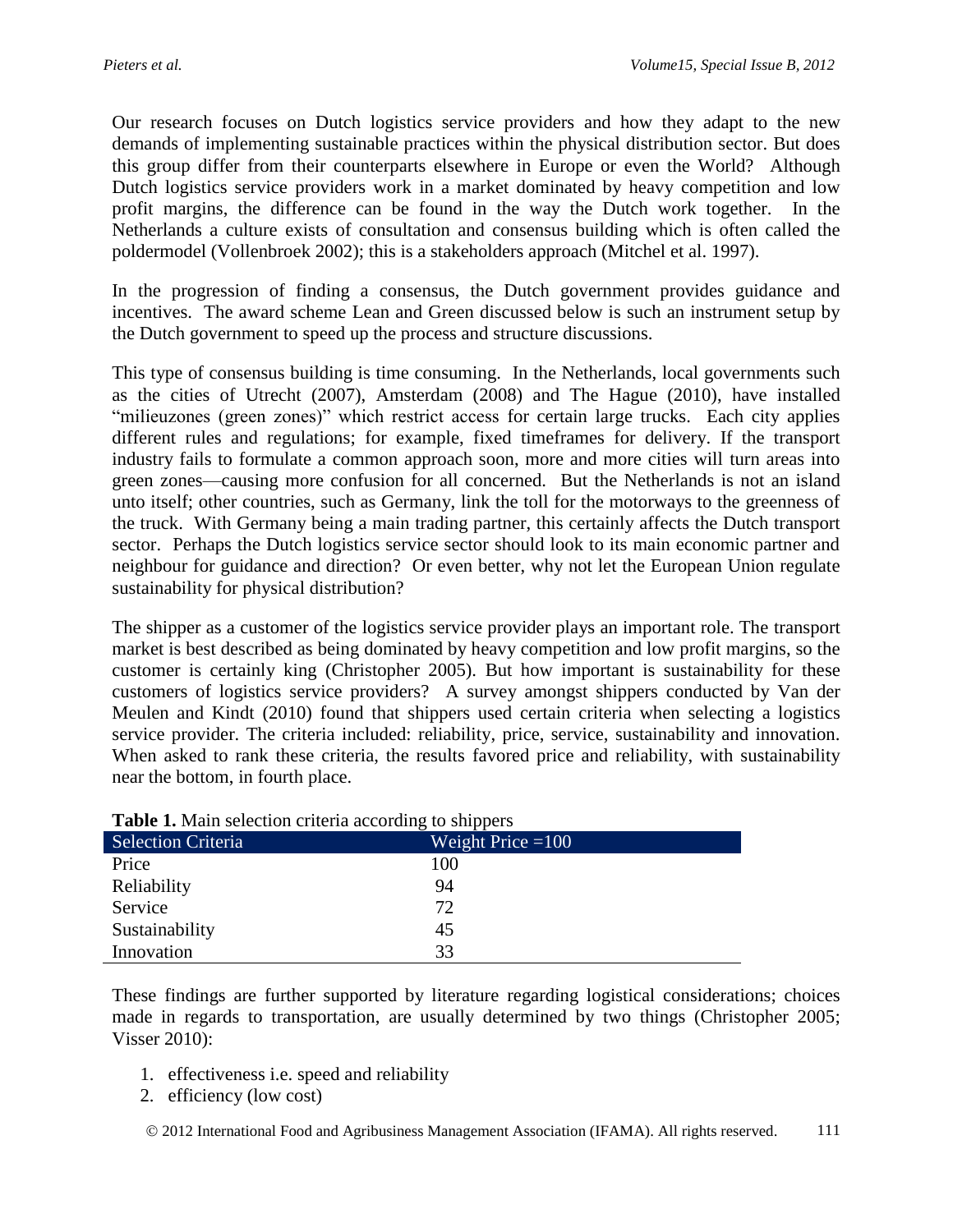The web survey gives a similar impression. Thirty-two (78%) of the respondents say cost is the most important issue for transportation and 34 (83%) do not think that the customer is willing to pay for sustainability.

Simply put, the customer requires "more value for less money" (Van Dorp et al. 1992, 23). The question is whether in the current era, is this still valid? There is a trend amongst customers to demand a higher level of socially responsible behavior from the supply chain partners (Maloni and Brown 2006).

The portfolio model of Kraljic (1983) can be used to better understand the shipper's choice. Kraljic determines each item purchased by four criteria:

| Kraljic's Label               | Main Selection Criteria | Decision                                                                                                                                        |
|-------------------------------|-------------------------|-------------------------------------------------------------------------------------------------------------------------------------------------|
| 1. Leverage Items             | Price                   | The product or service purchased determines<br>the final price of the end product substantially.<br>The purchaser will opt for the lowest cost. |
| Strategic Items               | Quality                 | One specific aspect needs absolutely to be<br>fulfilled by the item or service purchased.                                                       |
| <b>Bottleneck Items</b><br>3. | Availability            | This product or service will not (always) be<br>available. The purchaser will have to acquire<br>potential sources for this product or service. |
| Non Critical Items            | Nothing specific        | As nothing specific determines this purchase,<br>the purchaser's decision is not clearly cut.                                                   |

**Table 2.** Purchasing transport service and the portfolio model of Kraljic

Transportation costs comprise 10% to 25% of the overall costs for a product (Van Goor and Ploos van Amstel 2009). The higher the percentage, the more transportation becomes a leverage item—with price as the primary determining factor. Reliability is a quality aspect and makes transport a strategic purchase item. Transportation is rarely seen as a bottleneck item, except when transportation requires vehicles with unique specifications, due to the size or weight of the transported item, so this aspect can be ignored. Nothing specific can be said about the shippers who were classified in categories different from the top three identified above.

Sustainability could make transportation more expensive (purchases related to more efficient engines, new software purchases, etc.) or lengthen the delivery time (alternative modes for road transportation can take longer). Both of these conflict with the two primary characteristics for transportation as seen by the shipper (Christopher 2005).

On the basis of this information we can say that sustainability is important to the shipper, but costs and reliability take precedence.

 2012 International Food and Agribusiness Management Association (IFAMA). All rights reserved. 112 Further investigation is needed into the relationship between what is said and what is done. The relationship between a logistics service provider and the shipper should be reflected in the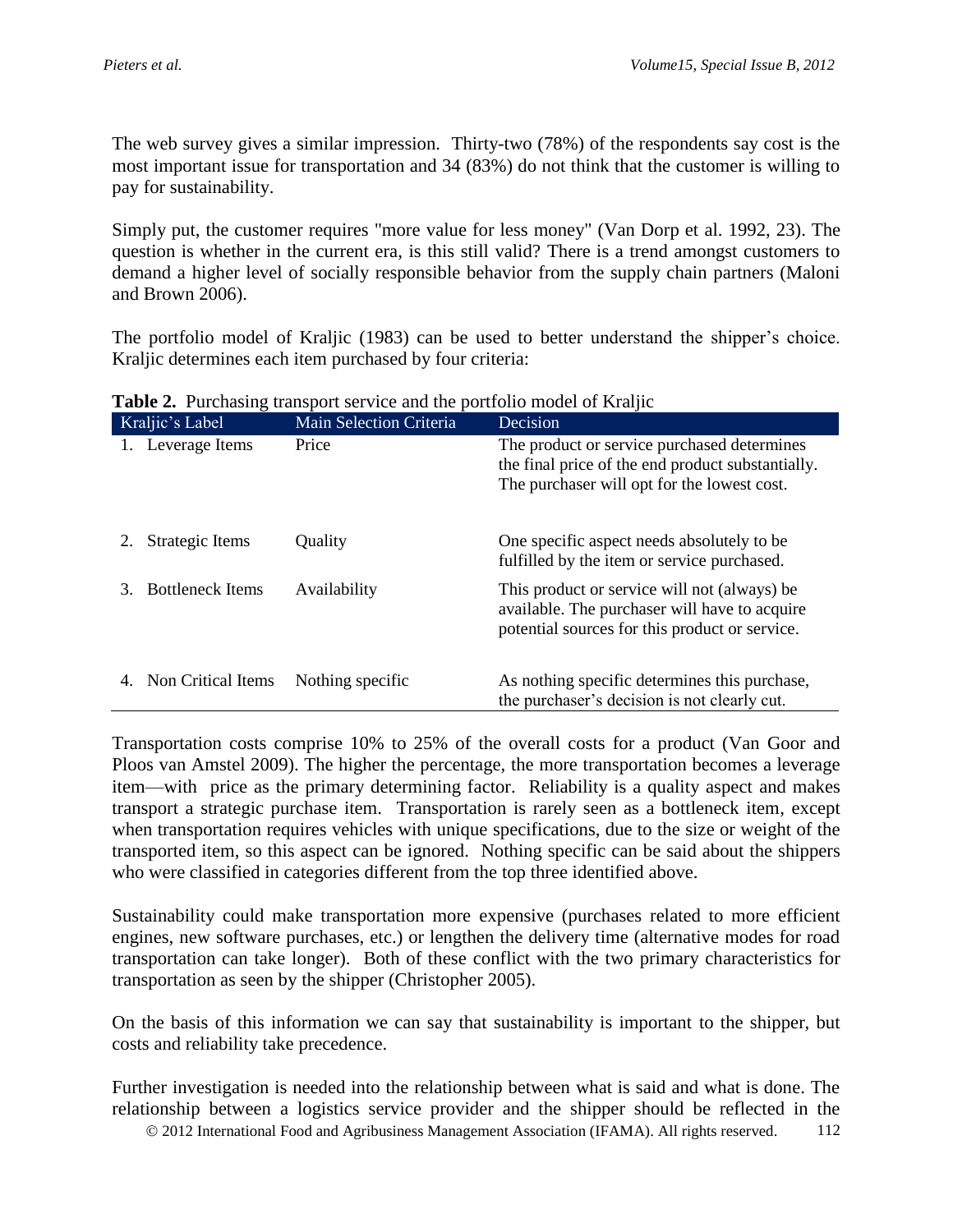contract drawn up to facilitate and clarify future transport orders between these two partners. Such contracts or better service level agreements would have to inform all parties concerned as to what is expected and how it will be provided. In order to control performance, key performance indicators (KPI) need to be defined, as well as procedures for the calculation and evaluation of these KPIs (Bask 2001). A typical service level agreement would take the form of a call-off contract, within a framework for future individual transport orders. Every individual order should have to fit into the agreed call-off contract. Call-off contracts must reflect an appreciation for all concerned parties for a specific KPI, such as: price, reliability and sustainability, etc. If the call-off contracts represent the values of the companies involved, sustainability could be considered a top attribute, which also determines the choice of a particular logistics service provider.

An additional problem could be that even if those call-off contracts were drawn up at a high managerial level the individual order for a specific transport requirement would be placed by an employee at an operational level as shown below in Figure 2.



**Figure 2.** Interaction between the participants, the contract and the transport order

Theoretically all involved with physical distribution should be inspired by the same call-off contract, but what if the operational employees on one or both sides are driven (or measured) by aspects more in line with the findings in Table 1? A problem could result from within physical distribution because the KPIs of service level agreements are often not monitored (De Haan et al. 2011).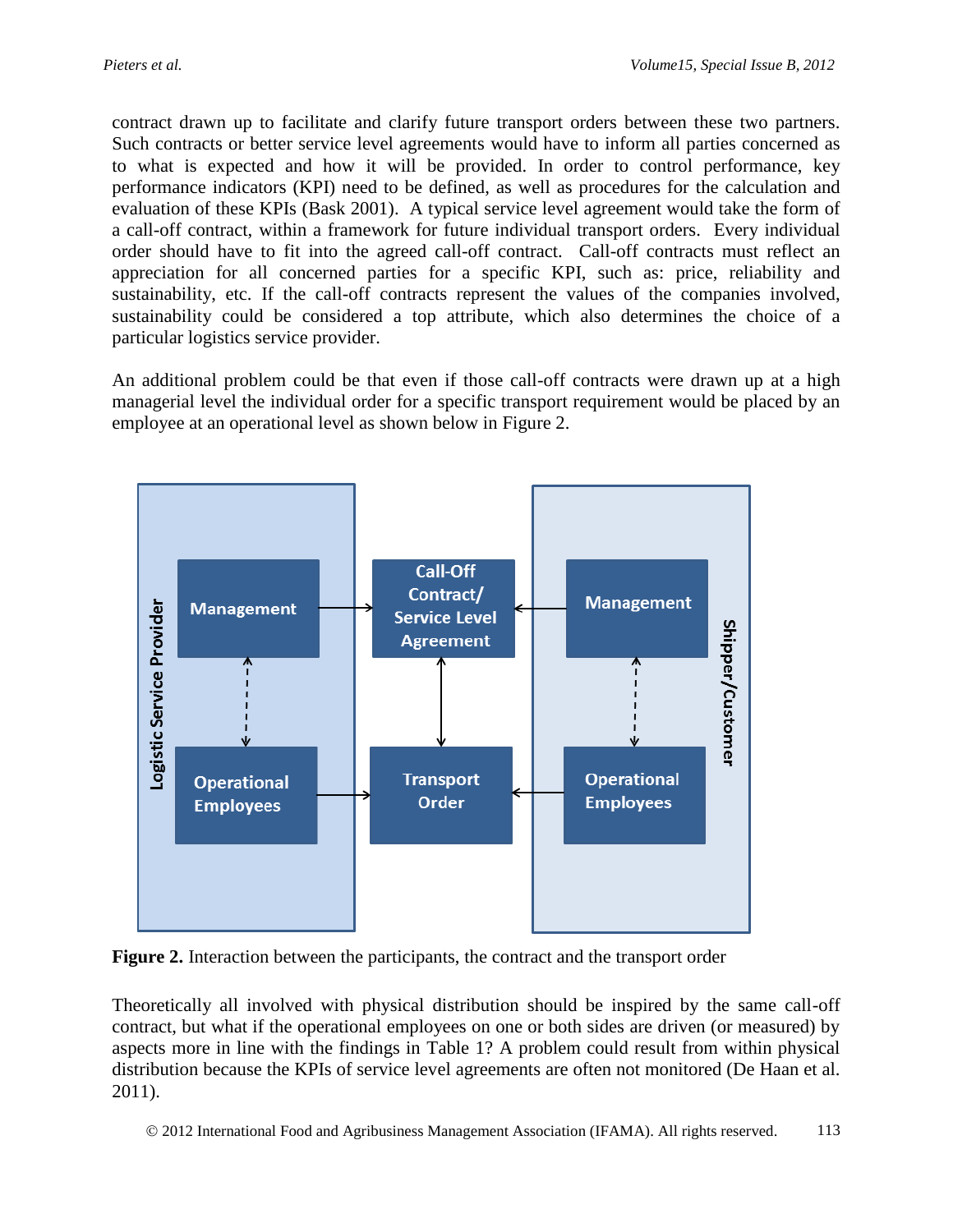If we observe:

- national and local governments impose different restrictions on unsustainable transportation;
- shippers want to get it all: low prices and high service (Christopher 2005);
- shippers place sustainability below price and service (Van der Meulen and Kindt 2010)
- customers demand a higher level of socially responsible behavior from the supply chain partners (Maloni and Brown 2006)
- every shipper chooses a logistics service provider for different reasons (Kraljic 1983).

We can then conclude that not only do we find a huge array of stakeholders involved in physical distribution, they also place different demands on the logistics service provider. Sustainability is not ranked first, rather the main focus is on price and reliability. However, we see a trend that suggests customers expect value chain partners to behave in a socially responsible way and this includes sustainability.

If we further consider that:

- stakeholders themselves are on different levels, therefore, differing views of sustainable transport could exist;
- a logistics service provider has many different shippers for customers.

The problems become even more complicated. This must be a true Gordian knot which would take an Alexander to untie.<sup>1</sup> Can a unique solution be found which satisfies each and every stakeholder? In this case, we must conclude that sustainability is surely a wicked problem (Rittel and Webber 2012; Levin et al. 2012).

## **Sustainability and Physical Distribution**

Every supply chain has its own specific needs and transport operations. We have opted to focus our research on the food sector and its primary determinants, hygiene and traceability.

Recent food scares in the EU with cucumbers and bean sprouts in 2011 underscored the need to ensure proper sanitation occurs within every link in the food supply chain. Hardly any chain evokes a more passionate-emotional response from the public than the food supply chain. This implies that 1) quality is definitely an important factor in the food supply chain (Kraljic 1983) when choosing a particular form of physical distribution; and, 2) it is under constant public scrutiny by consumers. Another reason we chose this particular supply chain is that it contains companies who are on the forefront of implementing sustainable practices in the Netherlands.

Physical distribution is the movement of goods from one location to another. It is more specific than transportation since the latter also includes internal transportation which takes place within the same location. This internal transportation is partly material management and not physical distribution (Van Goor and Ploos van Amstel 2009). A distribution network could include the incoming side of many suppliers (1 to N), but also suppliers belonging to their own company

l <sup>1</sup> Refers to a Greek legend which remained unsolvable until Alexander the Great put forth an unconventional solution.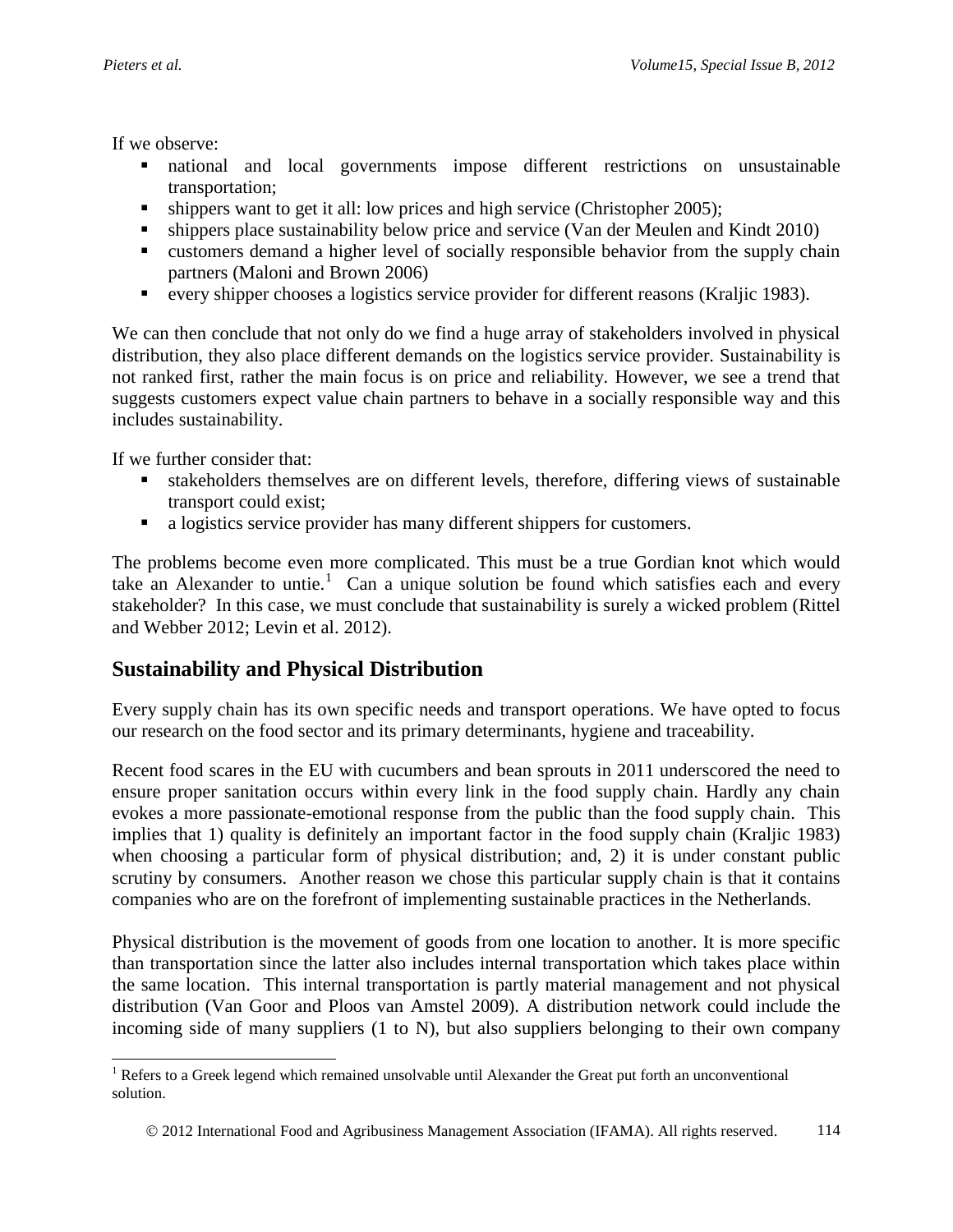(internal suppliers 1 to N). On the outgoing side the same situation occurs. Here we could find a potentially large number (1 to N) of customers, or internal customers (1 to N) who belong to the same company as the sender (Ballou 2004).



**Figure 3**. Physical distribution network for a company

What makes freight transportation services sustainable is not altogether clear, therefore it follows that what makes a logistics service provider more sustainable is not clear cut. This could be due to a lack of a generally accepted definition of sustainable transportation (Pezzey 1997). The definition provided by the Brundtland Commission (World Commission on Environment and Development 1987) is often used as a standard definition (Jeon and Amekudzi 2005), but this is difficult to translate into hard, measurable facts. As most trucks still employ an implosion engine, it can be stated that every litre of gasoline used for transportation today will not be available for future generations. The Brundtland based definitions therefore fail to be realistic and usable. A definition of Environmentally Sustainable Transportation (EST) as developed by the OECD is more precise and will serve as the basis for our research:

*Transportation that does not endanger public health or ecosystems and meets the needs for access consistent with (a) use of renewable resources at below their rates of regeneration, and (b) use of non-renewable resources at below the rates of development of renewable substitutes (OECD 1999).*

This definition takes three aspects of EST into account: public health, ecosystems and natural resources. As a framework for environmental indicators, the Pressure-State-Response (PSR) model was developed by the OECD (1993). PSR provides a mechanism to monitor the status of the environment. The PSR cycle also provides a framework for investigation and analysis of processes involved in environmental degradation. In addition to application at national, regional, local and other sub-national levels, it can also be used for a sectoral analysis, and adapted to individual projects.

The idea behind the PSR model is that human activities exert pressures on the environment that affect its quality and the quantity of natural resources (state). Society then responds to these changes through environmental, general economic and sectoral policies, and through changes in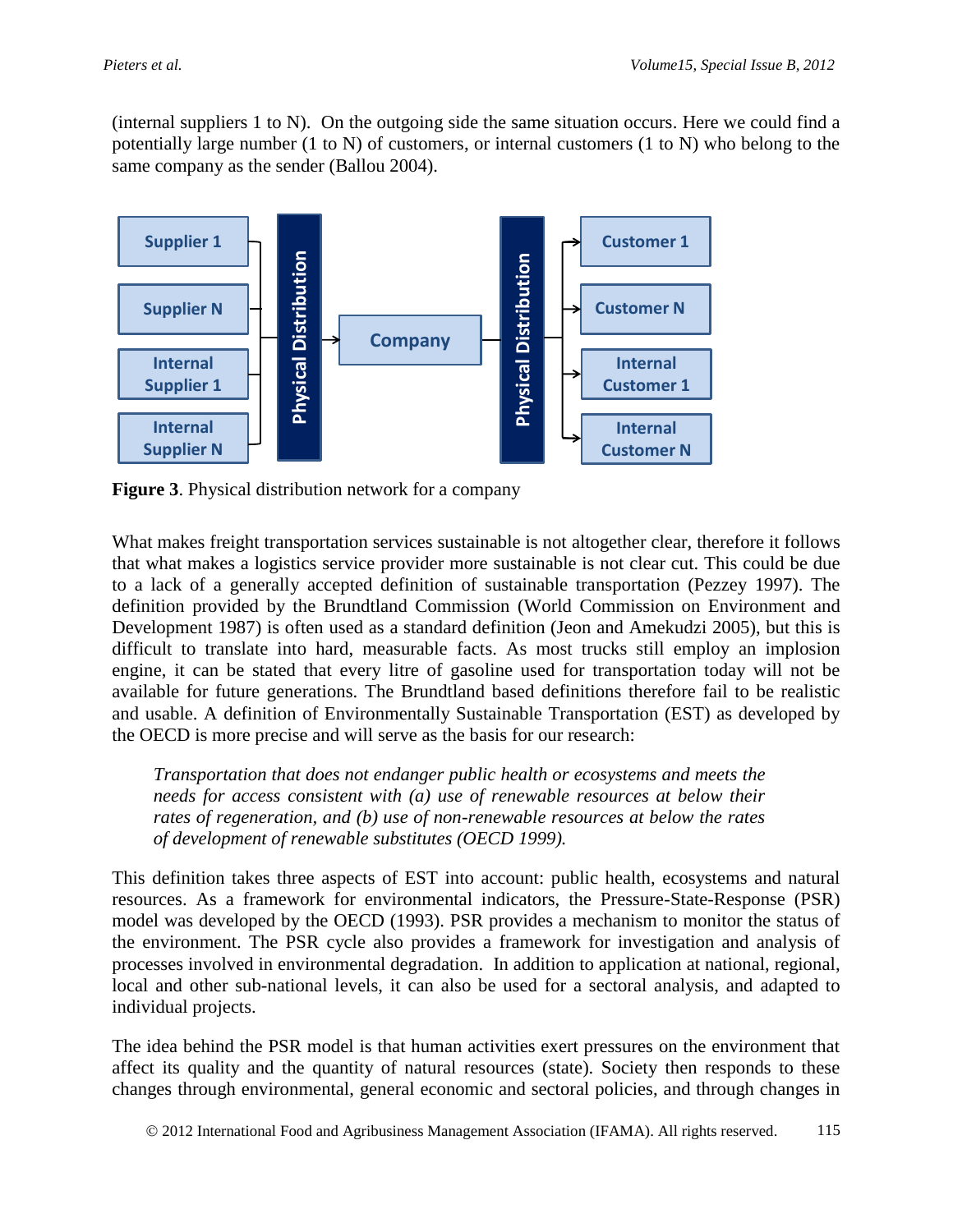awareness and behavior or activities (societal response). The PSR model takes the pressures and the driving forces behind these activities into consideration and not the symptoms resulting from a changed state itself.

When discussing sustainable transportation, the attention focuses on reducing exhaust gases. The main exhaust gases are carbon dioxide  $(CO_2)$ , sulphur dioxide  $(SO_2)$ , nitrogen oxides  $(NO_x)$  and particulate matter (PM) (Francke et al. 2009). There are more polluting exhaust gases concerning transportation like carbon monoxide (CO) and hydrocarbons (HC) (Van der Meulen and Kindt 2010), but these two gases were never mentioned on the researched websites or by the survey respondents. In short, almost the literature on sustainable freight transportation, (Dutch) government information available on this subject, and from the researched target groups, concentrates on  $CO<sub>2</sub>$  reduction. The other gases are hardly mentioned. As for the transport sector itself, just two logistics service providers mentioned the four main gases, but do not show how they are trying to reduce them. Our research has followed this lead and also concentrates on the reduction of  $CO<sub>2</sub>$ .

## **Award Programs for Sustainable Physical Distribution**

What kinds of actions are taken by logistics service providers to achieve their sustainability goals? Hardly any specific information can be derived from the top 50 logistics service providers on how they want to achieve their goals for sustainability. What can be found are the networks or award programs with which they cooperate. Many awards programs have been set up to encourage and support sustainability within the transport sector. They offer participants an opportunity to be compared by a standard measure and to their competitors. For customers and interested stakeholders an award scheme creates trust in the logistics service providers' performance in the field of sustainability. Looking at the forces for change (drivers-enablersbarriers) in our conceptual model, we consider award schemes to be enablers. They allow participants to organize sustainability in a structured, controlled fashion. The web survey found that 22 (54%) of the respondents believe award schemes form an essential part of the shipper's appreciation for the logistics service providers' level of sustainability—an indication as to why an award scheme like Lean and Green is growing so fast.

Many award schemes for sustainable physical distribution have been setup. For the transport sector, the website for the Environmental Forum<sup>2</sup> registers 61 award schemes for the UK alone. For the Netherlands such a list has never been made. Many logistics service providers in the Dutch top 50 have joined international environmental award schemes e.g.: Dow Jones Sustainability World and Europe Index (8%), World Business Council for Sustainable Development (14%) or the United Nations Global Compact (24%). Other schemes mentioned include: FTSE4 Good Global Index (2%), FLEXpledge (2%), Carbon Trust Standard (2%), Green Supply Chain Award (2%), Electronic Industry Citizenship Coalition (2%), and Responsible Care® (2%). Some awards are linked to specific industries. For example, the goal of Responsible Care® is to seek continuous improvement in health, safety and environment of the chemical industry's stakeholders (website ICCA<sup>3</sup>). Five companies (10%) have joined more than one international environmental award scheme. Taking this into account, there is a

l

<sup>&</sup>lt;sup>2</sup> www.environmentawards.net

<sup>&</sup>lt;sup>3</sup> www.icca-chem.org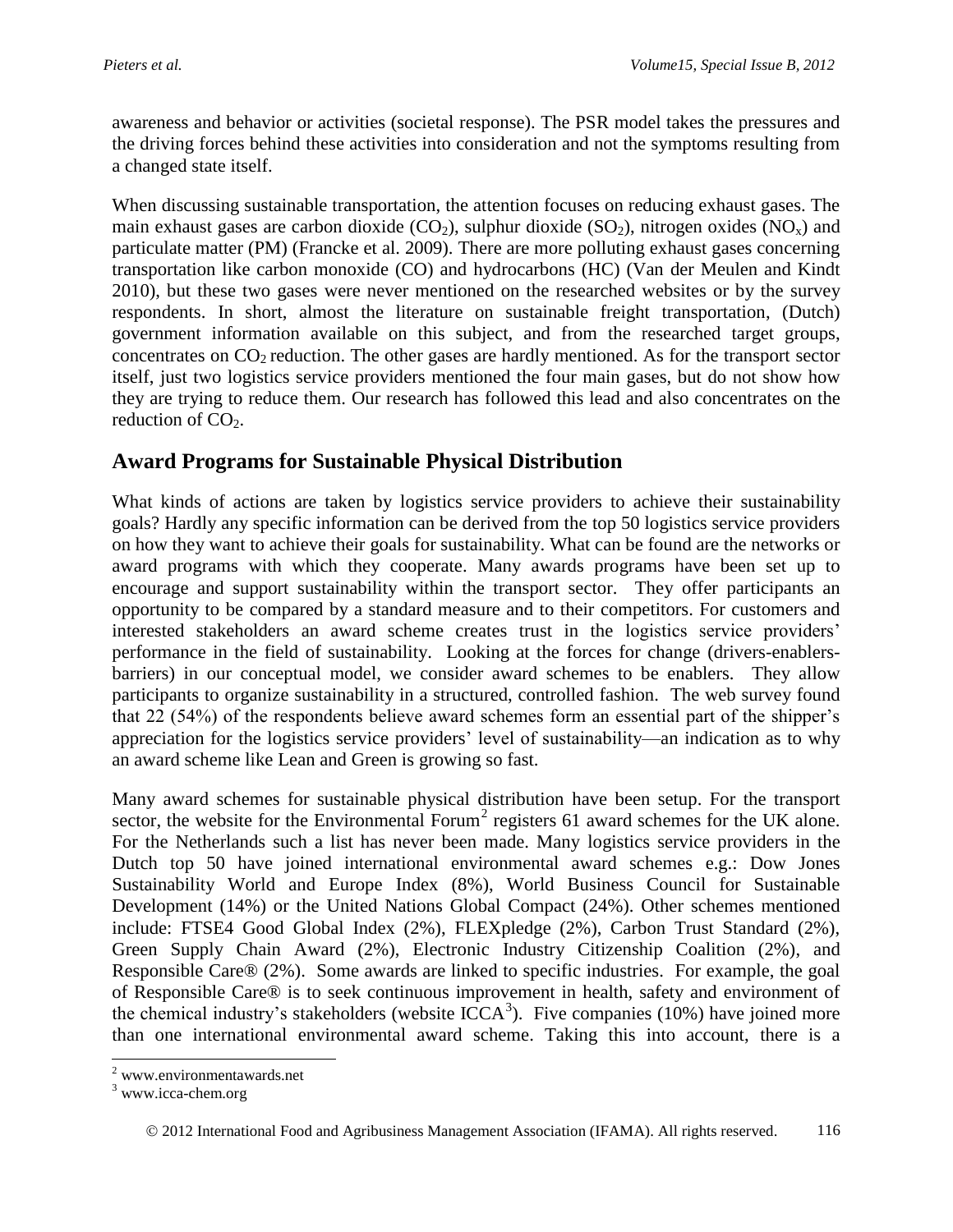$\overline{\phantom{a}}$ 

participation rate of 42% for the top 50 logistics service providers for international environmental award schemes.

For the top 50 companies, the involvement rate in international environmental award schemes if ranked by size and numbers breakdown as follows: 1-10 (90%); 11-20 (50%); 21-30 (40%); 31- 40 (20%) and 41-50 (10%). It seems that award schemes are particularly interesting for the larger logistics service providers. Looking at the national origin of the logistics service provider, 14 (74%) of the 19 Non-Dutch companies have joined an international award scheme compared to 7 (23%) of the 31 Dutch companies. In addition to these award schemes, 14 logistics service providers (28%) mention they have an ISO14001 certification.<sup>4</sup> Should this be a measure of environmental awareness within the company?

The Lean and Green award scheme was introduced in the Netherlands in 2008. This program focuses on shippers, logistics service providers and city councils. Lean and Green wants to encourage businesses to grow to a higher level of sustainability. They believe that becoming greener will reduce the environmental impact, while simultaneously saving cost. Since its introduction in 2008 the award scheme has gained popularity and 82 shippers, 145 logistics service providers and also 11 city councils have joined the award scheme as of September 2012. Participants must write a plan, which contains precise  $CO<sub>2</sub>$  targets for the next five years and determine key (green) performance indicators (website Connekt).

Figure 4 shows the membership for Lean and Green over the years, 2008-2012. The figures for this group most likely will increase over time and have the potential to become the leading standard for sustainable physical distribution in the Netherlands.

Presently, 61% of the members are logistics service providers, 34% are shippers and 5% are city councils. As of September 2012, 82 shippers participated in the Lean and Green award scheme.

This offers us an opportunity to compare innovative strategies and areas for improvement among the participating logistics service providers. Unfortunately the term shipper as defined by Lean and Green is a combination of both shippers and private carriers. Of the 67 (82%) private carriers focusing on internal measures, only two (2%), included customers or logistics service providers in their action plans. Most of the private carriers transport either specific products (milk, fruit juice) or experience unstable demand patterns. Thirty-two (48%) of the 67 private carriers opt for the new driving style, 13 (19%) are looking for larger trucks and 13 (19%) want to use alternative modes of transportation like river barges and rail instead of road transportation. Of the remaining 15 (18%) "real" shippers, 10 (67%) identified that cooperation was a favorite measure. But this group is too small to be used for our research. Private carriers, with only one customer (their own company), have far less problems compared to the average logistics service providers. For now, we will leave them out of our research study.

<sup>&</sup>lt;sup>4</sup> A family of standards related to environmental management that exists to help organizations (a) minimize how their operations (processes etc.) negatively affect the environment (i.e. cause adverse changes to air, water, or land); (b) comply with applicable laws, regulations, and other environmentally oriented requirements, and (c) continually improve in the above.

2012 International Food and Agribusiness Management Association (IFAMA). All rights reserved. 117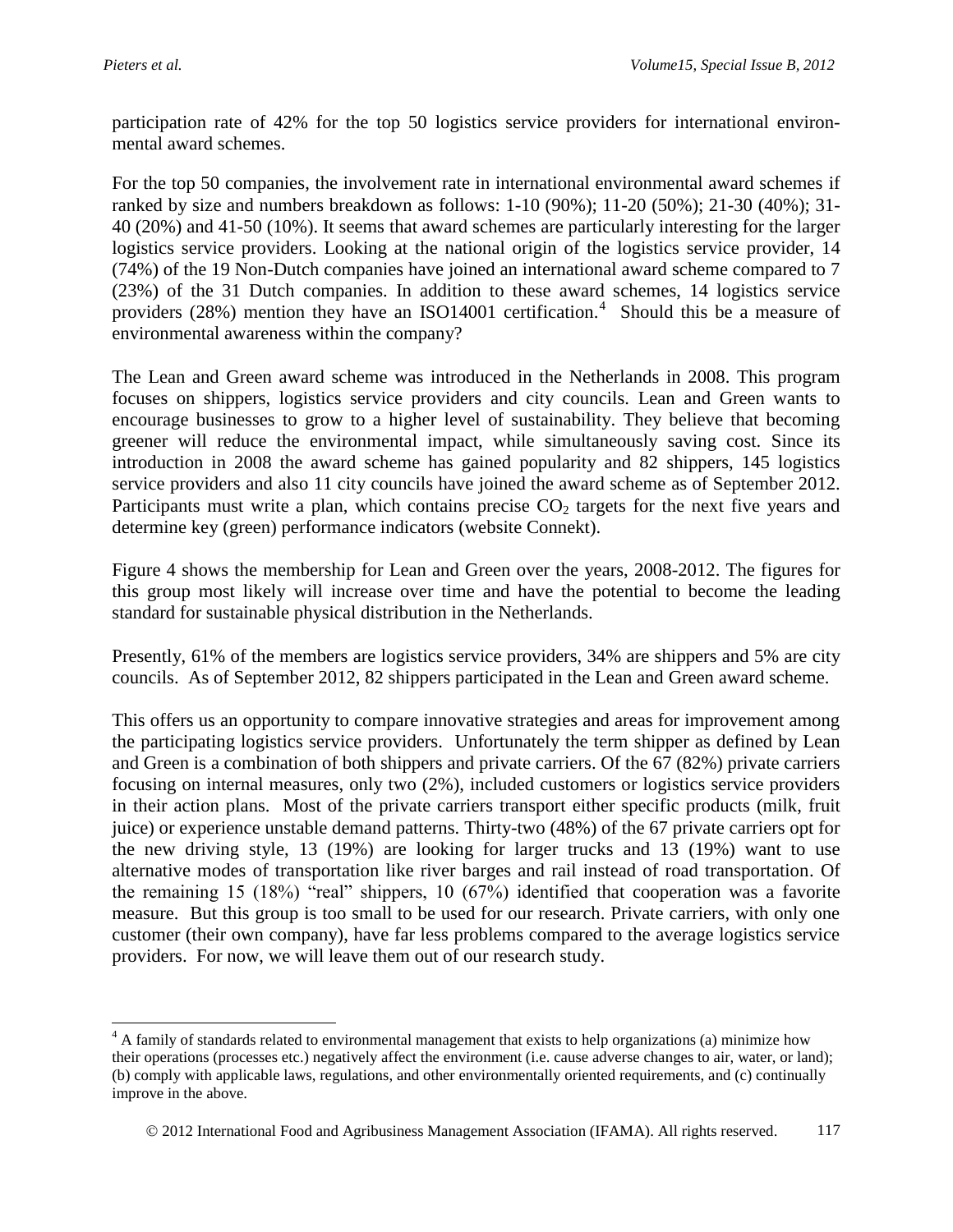

**Figure 4.** Cumulative membership development 2008 September 2012

All participants in the Lean and Green program must describe how they want to achieve their goal to lower  $CO<sub>2</sub>$  by 20% at the end of the five-year-period. A list of measureable actions compiled by logistics service providers include:

- "Het nieuwe rijden" (new driving style), a training for truck drivers to enhance awareness as to how driving (gear changing, braking, speed etc.) impacts  $CO<sub>2</sub>$  production
- Buying new and less polluting vehicles
- Reducing energy consumption in warehouses
- Controlling tire pressure
- **Monitoring driving speed**
- Using alternative modes of transportation
- Using more bio fuels
- Improving loading capacity
- Buying electric vehicles
- $\blacksquare$  Increasing efficiency
- Reducing kilometers driven
- Avoiding empty hauls

In addition to the transport related actions, 51 (35%) indicated they would start with nontransport related actions. These actions include:

- Dimming the lights in the warehouse
- Placing solar panels on the roof
- Recycling water for cleaning cars
- Paperless office and delivery
- Green electricity for the whole company

© 2012 International Food and Agribusiness Management Association (IFAMA). All rights reserved. 118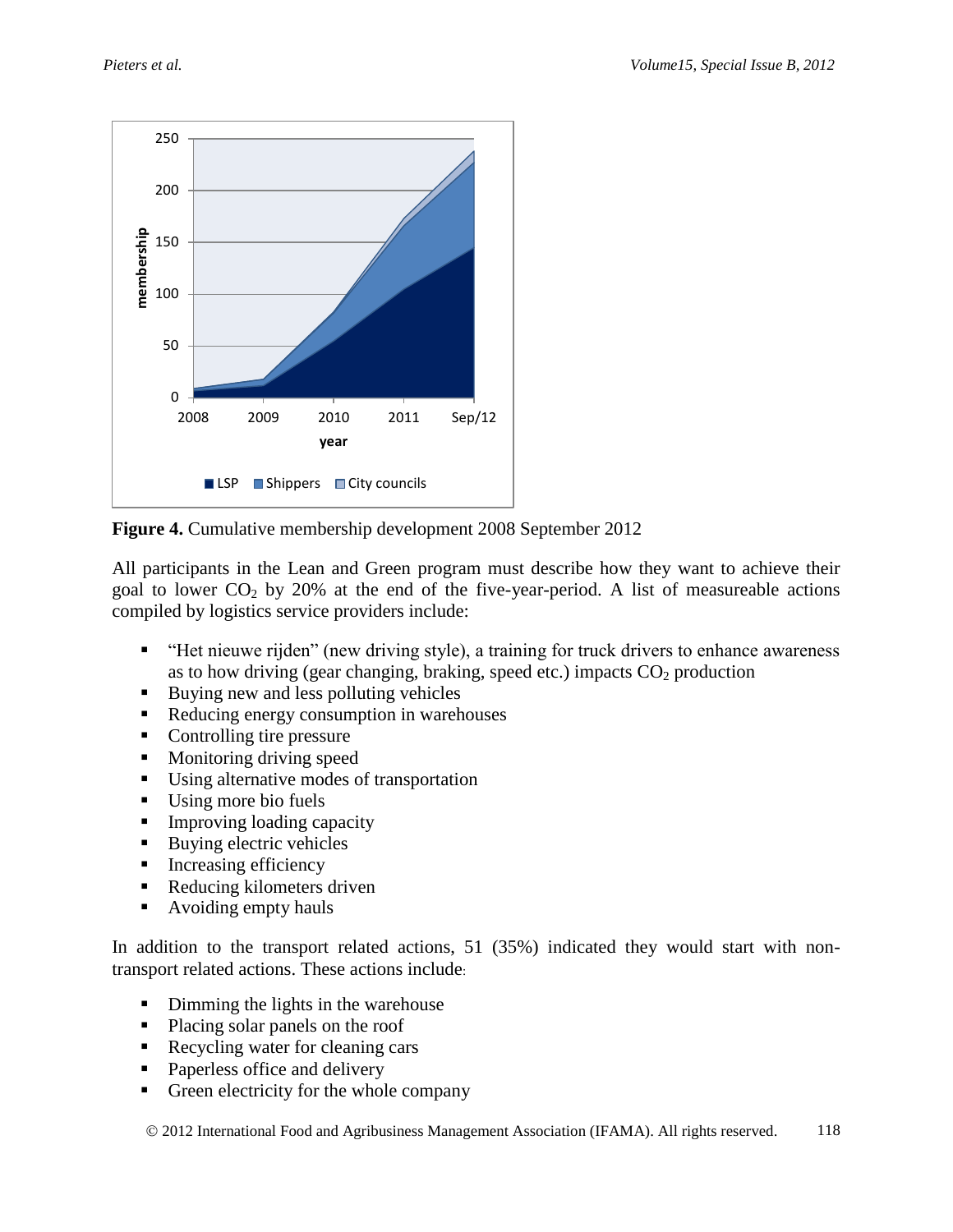Of the 688 measurable actions, 80 (12%) were non-transport related. We excluded them from our research because they hinder the focus on physical distribution and instead concentrated on the 608 transport related measures.

## **Logistics Service Providers' Strategy and Sustainability**

The next step in our conceptual model examined whether sustainability is included in the strategy of logistics service providers. Is sustainability part of the strategy policy for Dutch logistics service providers? Forty-one (82%) of the top 50 logistics service providers have included sustainability into their mission statements, and mentioned it on their company website. Those who did not mention sustainability were contacted and asked if they would be willing to provide additional information. Consequently, the number rose to 43 (86%). This group has explicitly included sustainability into their core company values. We cannot comment on the group of non-responders. The number found amongst the top 50 is equal to the results calculated from the web survey. Here, 36 respondents (88%) stated that they endorse sustainability.

It can be stated that sustainability has become one of the major driving forces for influencing logistics service providers' behaviour. It also shows that within the transport sector sustainability is not a unique selling point anymore; it has become a common feature. Based upon this information, we consider sustainability to be an essential part of the strategy of Dutch logistics service providers. But how these strategies get translated into actions is a different matter. In this they show whether or not they take sustainability seriously.

## **Discerning Actions for Achieving CO<sup>2</sup> Reduction: Framework for a Model**

The third step in our conceptual model researches the actions proposed by participants in the Lean and Green award scheme and introduces a model to help understand the direction of the proposed measures.

It is not surprising to see that logistics service providers choose a wide variety of approaches to reach sustainability. Every provider, and its business with customers, demands a different, approach (Szekely and Knirsch 2005). So solutions for reducing  $CO<sub>2</sub>$  may also be expected to differ depending on the actual situation.

In order to get a better grasp of the discerning measures mentioned by members in the Lean and Green program, they were grouped into the following four categories which are illustrated in Figure 3:

| <i>Internal</i><br>Approach | - Measures which will be organized personally by the logistics service<br>provider/shipper.                                                   |
|-----------------------------|-----------------------------------------------------------------------------------------------------------------------------------------------|
| External<br>Approach        | - Measures which need cooperation with others outside their own<br>organization (e.g. shippers, governments, competitors, stakeholders etc.). |
| Innovating<br>Optimizing    | - Measures previously unknown to the logistics service provider/shipper.<br>- Measures for improving the efficiency                           |

2012 International Food and Agribusiness Management Association (IFAMA). All rights reserved. 119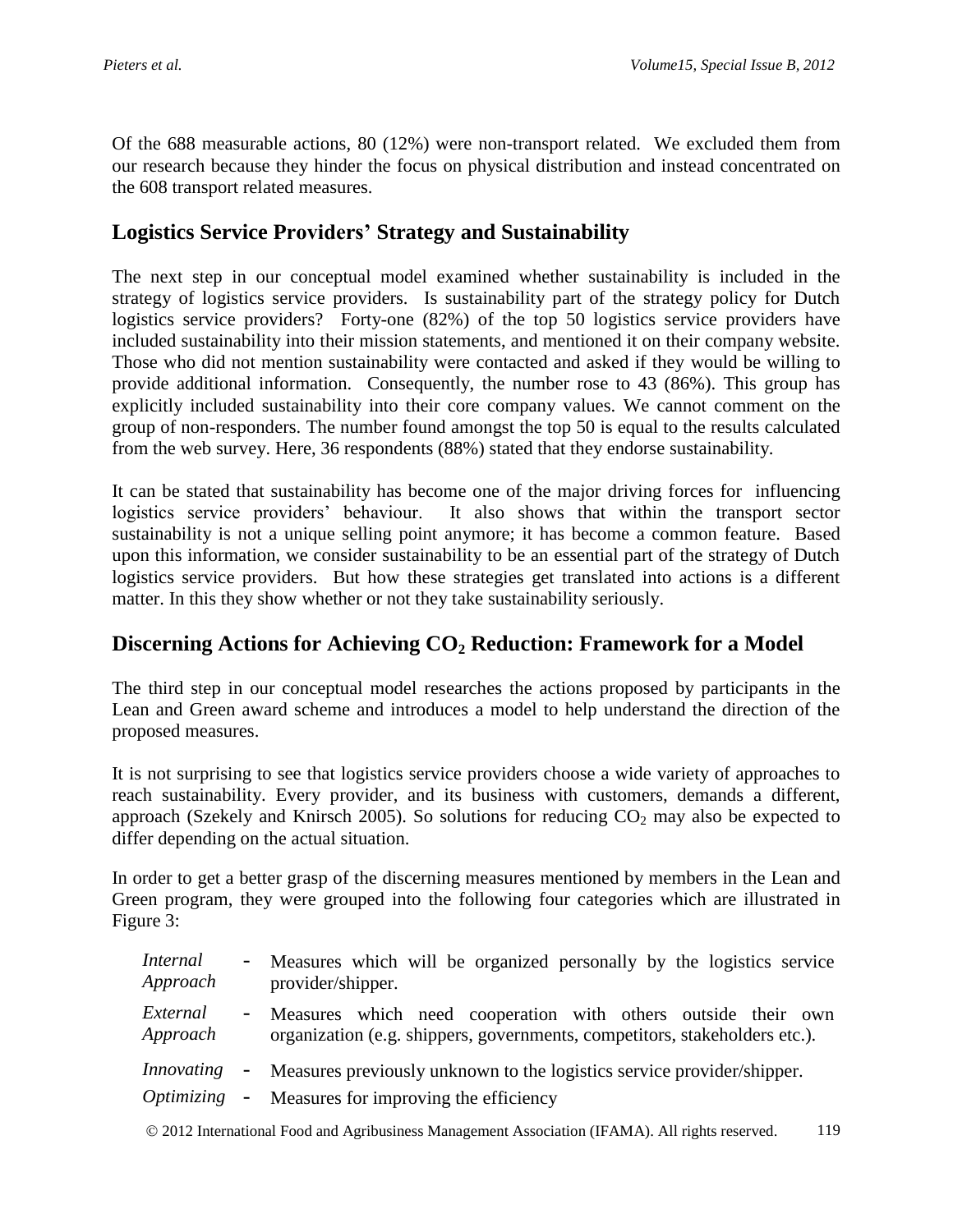|                                    | <b>OPTIMIZING</b>                                                                                                                                                | <b>INNOVATING</b>                                                                                                                                                                 |
|------------------------------------|------------------------------------------------------------------------------------------------------------------------------------------------------------------|-----------------------------------------------------------------------------------------------------------------------------------------------------------------------------------|
| <b>INTERNAL</b><br><b>APPROACH</b> | <b>Green driving</b><br><b>Greener trucks</b><br><b>Improve internal</b><br>planning<br><b>Energy saving programs</b><br>$\bullet$<br><b>Increase load rates</b> | <b>New software</b><br>$\bullet$<br>applications<br><b>Intermodal</b><br><b>Longer heavier vehicles</b><br><b>Electrical vehicles</b>                                             |
| <b>EXTERNAL</b><br><b>APPROACH</b> | <b>Improve delivery</b><br>planning<br><b>Increase efficiency</b><br>$\bullet$<br><b>Improve cooperation</b><br>with supply chain<br>partners                    | <b>Green orders</b><br><b>Developing new</b><br>concepts for delivery<br><b>Packaging Cooperation</b><br>$\bullet$<br>with stakeholders<br><b>Cooperation with</b><br>competitors |

**Figure 5.** Sustainability activity matrix

This model could be made three dimensional by adding an extra level of the categories, structural and incidental:

- *Structural* The chosen method is employed for a long time and could be used for any situation.
- *Incidental*  The chosen method might be used just once.

This additional level could give a better insight into the question of whether the logistics service provider can use the experiences gained to improve other (similar) situations at a later date. It is our intention to interview the participants of the Lean and Green award scheme for the purpose of understanding where long term/multi applicable measures differ from short time/one time measures.

The 145 logistics service providers presented a total of 608 measures related directly to physical distribution. When studying their intentions, we found that most improvements were sought internally. For example, (100%) of the participants used internal optimizing measures and 52 (35%) mentioned innovative measures. Teaching staff are often used to initiate more environmental friendly practices: 97 (67%)—mentioned this measure. Other internal measures included: checking tire pressure 11 (8%) and 28 (19%) want to use greener fuel. Of the 608 measures mentioned 442 (73%) had an internal focus, and 166 (27%) had an external focus. External measurements were less popular compared to internal measures. Forty-six (32%)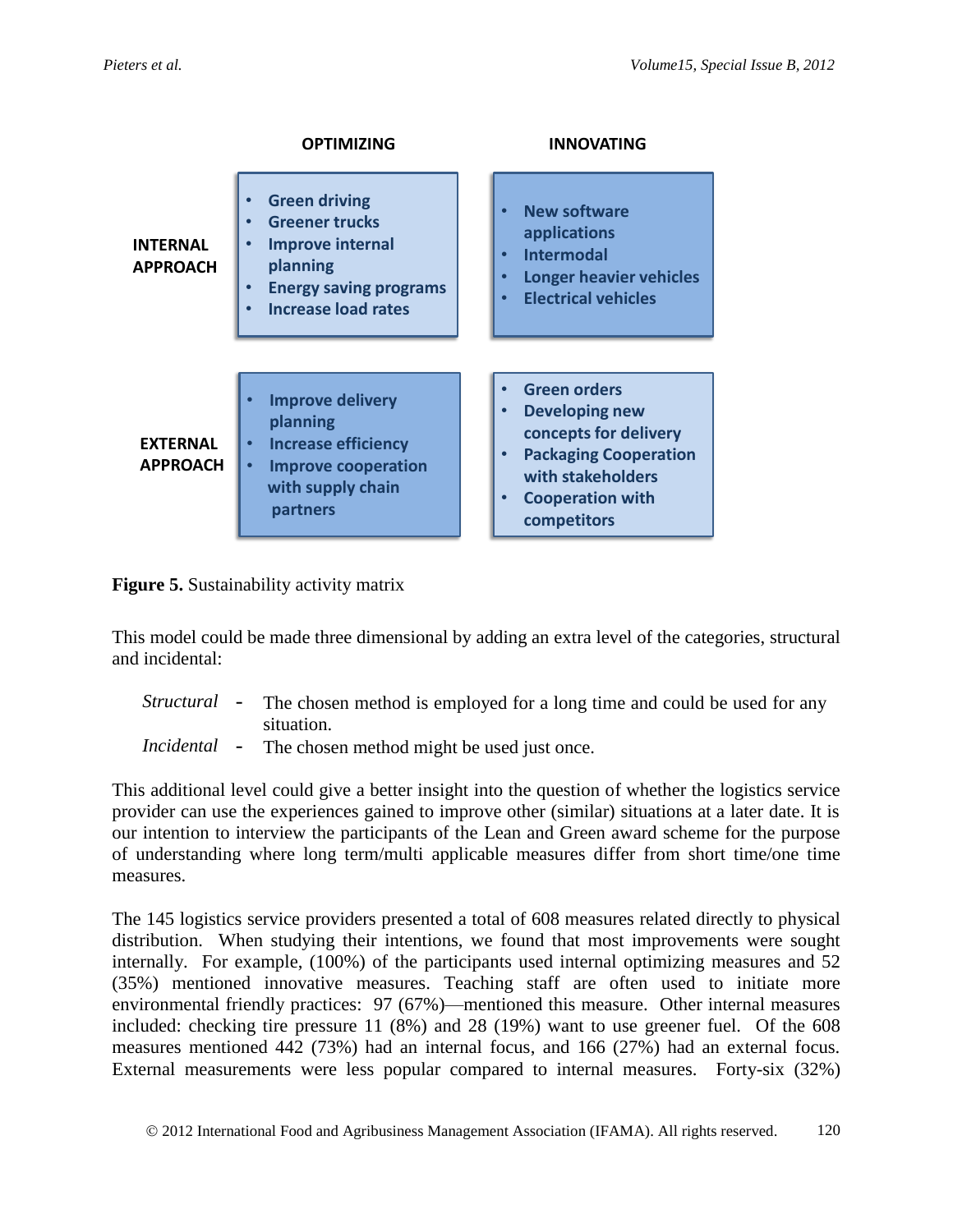logistics service providers intend to improve efficiency in cooperation programs. Twenty-seven (19%) providers mentioned cooperation with shippers. These programs included ideas such as:

- Awareness programs informing shippers of the  $CO<sub>2</sub>$  footprint of their shipments;
- Discussion on delivery time schedules:
- Bundling deliveries to avoid empty hauls.

Twenty-six (18%) logistics service providers mentioned cooperating with other logistics service providers by sharing delivery routes. Of these providers, seven (5%) had programs for both shippers and competitors. External innovative measures were mentioned by 27 (19%) of the providers. Interestingly, we found not one initiative was opted by all. We found this strange given the core of transportation is the same for all logistics service providers. We expected simple sustainable practices to be easily adapted by everyone.

Figure 6 illustrates the distribution of measurements related to physical distribution. It clearly shows that the bulk of measures are focused on internal approaches.



**Figure 6.** Spread of the measures of LSP

This reluctance to cooperate with shippers is also shown in the web survey. Twenty three (56%) of the respondents stated that shippers will not make any concessions if this includes changing delivery schedules or the use of alternative modes of transportation. According to 31 (76%) of the respondents, the shipper will not make any concession on delivery speed. Apparently, logistics service providers feel that sustainability on its own merit is not a decisive factor for shippers to choose a specific logistics service provider. The main selection criteria of shippers for transport services are definitely price and reliability. This could indicate that logistics service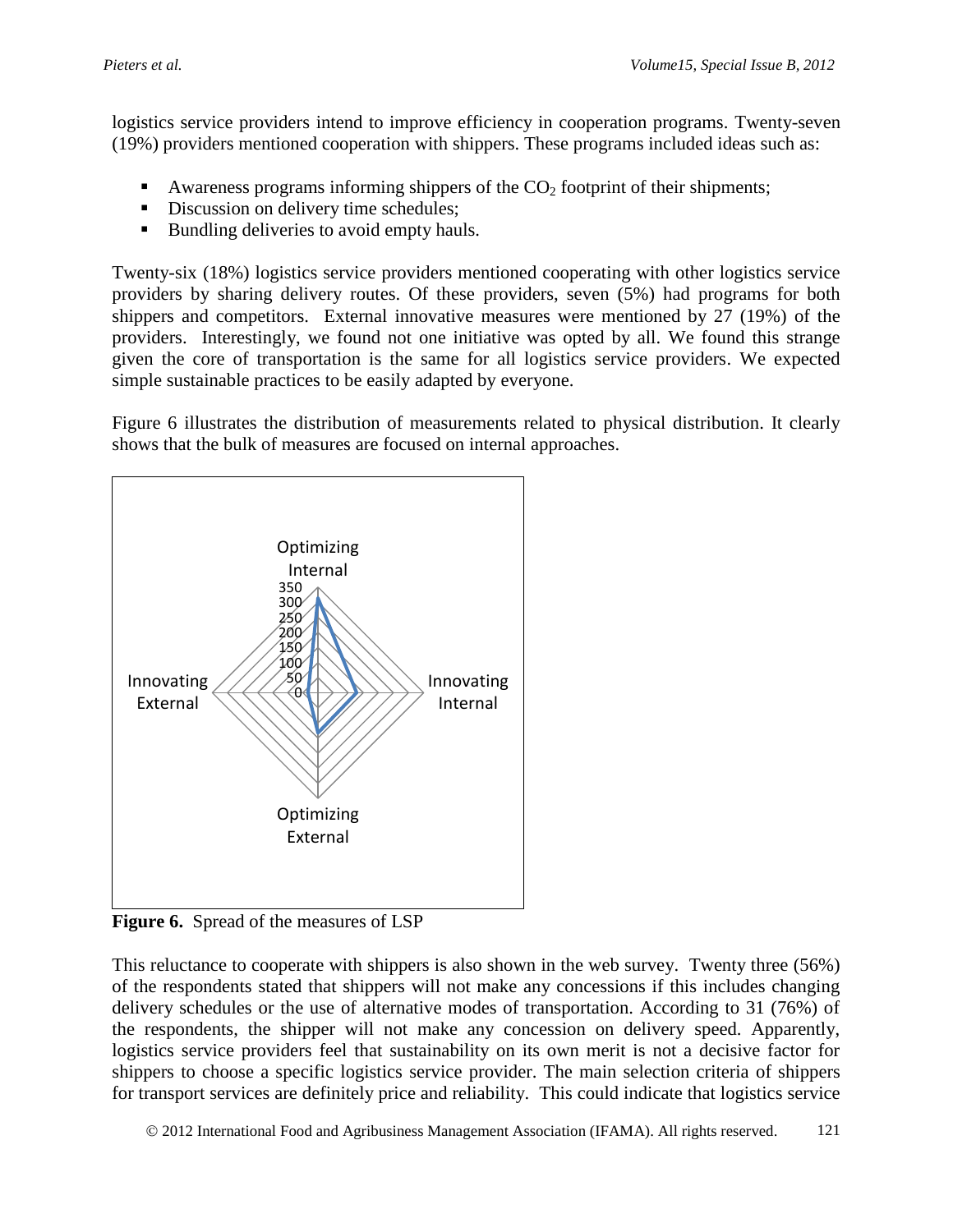providers have to develop new ideas on how to make transportation more sustainable if they want to keep the interest of shippers.

The web survey also provides an interesting observation on the ideas of cooperation amongst logistics service providers. Asked if they would be willing to share rides with competitors, 27 (66%) of the respondents answered yes. A smaller group of 18 participants (44%) think that their competitors may be willing to cooperate with them. These figures suggest there is potential for cooperation among competitors in the transport sector. When split up into the function of the respondent, a difference between these two groups becomes apparent: 13 of the 14 general managers (93%) say they are willing to combine rides with competitors compared with six of the 14 (43%) respondents working on an operational level. Asked if competitors would be willing to cooperate with them to improve sustainability, eight of the 14 general managers (57%) said yes as opposed to four of the 14 (29%) respondents working on an operational level. Apparently top management has a more positive view concerning cooperation with competitors than those working at an operational level.

It can be concluded that logistics service providers prefer looking for improvement inside their own company and seem less willing to include value chain partners. Logistics service providers also are reluctant to turn to fellow logistics service providers for cooperation. Cooperation with fellow providers is not always successful. For instance, a project in Leiden (the Netherlands) to build a central warehouse for city distribution failed due to the unwillingness of the logistics service providers to work with competitors (Quak 2008).

## **Conclusions**

On the basis of our research, we can draw some conclusions. It can be stated that Dutch logistics service providers do understand the importance of sustainability for the industry. The majority of these providers have included sustainability in the mission and vision of the company and have adjusted the company's strategy to reflect this value. But a common understanding of sustainable physical distribution shared by all stakeholders is not yet developed. The logistics service provider is trapped between the demands for cheap, reliable and clean transportation and reality. This reality has many stakeholders who must be considered in the equation:

- 1. Government
	- a. European Union
	- b. Central Dutch government
	- c. Local government
	- d. Central governments of other countries
	- e. Etc.
- 2. Shippers
- 3. Final Customers
- 4. Competitors
- 5. The Logistics Service Provider
	- a. Management
	- b. Operational Employees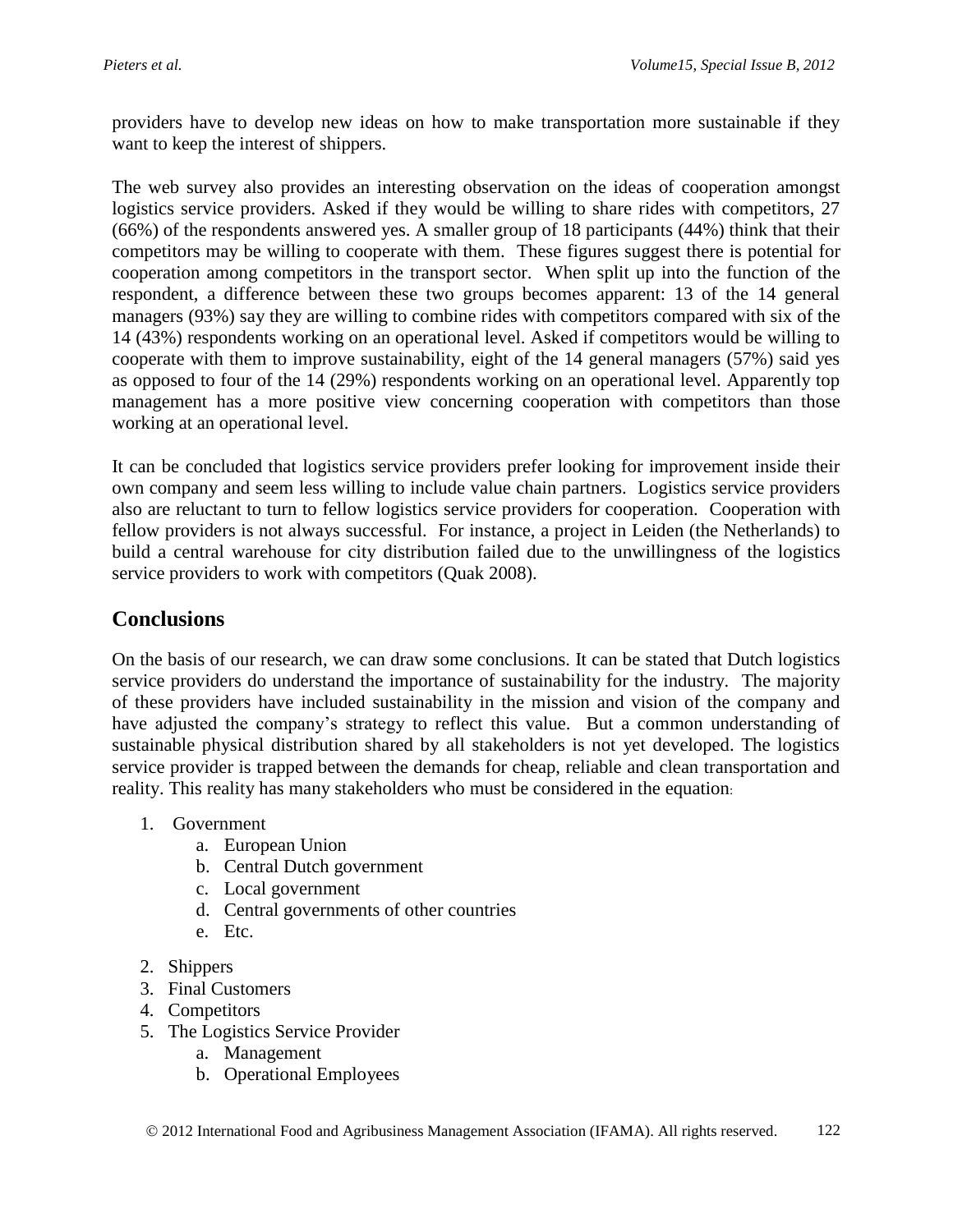As Dutch logistics service providers attempt to integrate sustainable practices into their business plans they find there are no simple solutions. The measures provided through structured programs (such as Lean and Green) are not adapted by everyone. With so many different solutions for a similar problem, the question could be asked: Does the Dutch logistics service sector perceive this as a manifold problem? After all, every shipper is also a citizen who wants to enjoy good health, beautiful countryside, and perhaps, fewer traffic jams while driving. Multiple stakeholders coupled with conflicting interests and demands makes every situation unique and lacking an ultimate solution. In short, it has all the aspects of being a wicked problem (Rittel and Webber 2012; Levin et al. 2012).

Logistics service providers differ on how to achieve sustainability in physical distribution. This is strange in an industry which shares so much in common with each other. Even providers who operate in the same market show differences in their approach to sustainability. Either there are many ways to achieve the same goal, or there must be room for improvement though a standardization process. The government could play a role (European or Dutch) by acting as a beacon for the transport sector as a whole.

The further development of award programs could connect various stakeholders to each other and help them understand one another's independent motivations and how to best contribute to sustainability in the value chain (Porter and Kramer 2004). Every member must have similar goals. Much can be learned from those involved in award schemes such as Lean and Green. Especially since most of the suggested internal measures such as "green driving" result in quick wins through improved mileage. However, over time these ideas become old news as many copy them. Tackling greater challenges, especially by collaborating with the other primary stakeholders, could provide better and more enduring results. With more stakeholders working with the same aim, wicked problems could become "unwicked" and more manageable.

Further research should provide insight into the impact of the various change— drivers, enablers or barriers (NEA/Cranfield 1994) that make physical distribution sustainable. What role do stakeholders play in how logistics service providers handle sustainability? More can be learned from analyzing logistic service providers who are *first in class* in making transport sustainable. In these case studies (Yin 2009) all partners involved in the physical distribution process should be studied to understand the forces influencing sustainability. With the information obtained through this research, the transport industry could achieve sustainability more efficiently and effectively. It certainly could help to make sustainable physical distribution less "wicked".

### **References**

- Ballou, R. H. 2004. *Business Logistics Management*. 5th edition, Upper Saddle River, NJ: Pearson Prentice Hall.
- Bask, A. 2001. Relationships among TPL providers and members of supply chains–a strategic perspective. *Journal of Business & Industrial Marketing* 16(6):470-486.
- Christopher, M. 2005. *Logistics and Supply Chain Management: Strategies for Reducing Cost and Improving Services.* 3rd edition, Upper Saddle River, NJ: Prentice Hall.
	- 2012 International Food and Agribusiness Management Association (IFAMA). All rights reserved. 123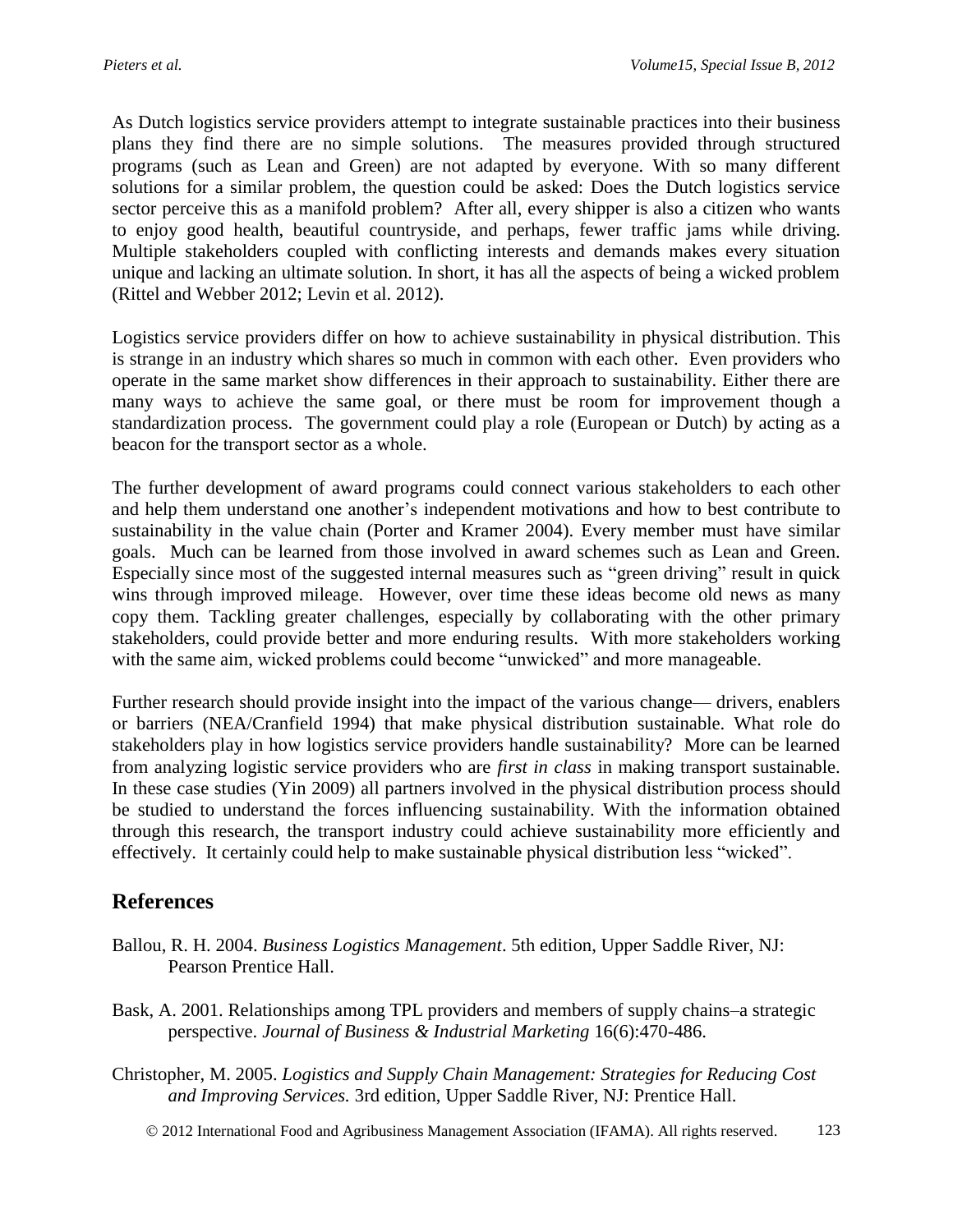- Haan, J.A.C. de, Naus, A.J.A.M., & Overboom, M.A. 2011. Management of the 'shipperlogistics service provider' relationship. In K.S. Pawar & H. Rogers (Eds.), Proceedings of the 16th International Symposium on Logistics (ISL 2011): Rebuilding supply chains for a globalize world 302-310. Nottingham: Centre for Concurrent Enterprise, Nottingham
- De Ron, A. 2001. *Duurzaam ondernemen: een inleiding*. Deventer, The Netherlands: Kluwer.
- Dijkhuizen, B. 2011. Poster met Top 50 LDV-ers is online. www.logistiek.nl [assessed April 20th, 2011].
- European Commission. 2011. European strategies. White paper 2011. Roadmap to a Single European Transport Area - Towards a competitive and resource efficient transport system. Brussels, Belgium: European Commission.
- European Commission. 2004. European Energy and Transport Scenarios on key Drivers. Luxemburg, Luxemburg: European Commission.
- Francke, J., J. A. Annema, and P. Wouters. 2009. Zuinig met goed op weg: beleid voor efficiencyverbetering in het goederenwegvervoer (Saving on road transportation: policies to improve efficiency in the road freight transport), Kennisinstituut voor Mobiliteitsbeleid. The Hague, The Netherlands: Ministry of Infrastructure and the Environment.
- Jeon, C. M., and A. Amekudzi. 2005. Addressing Sustainability in Transportation Systems: Definitions, Indicators and Metrics. *ASCE Journal of Infrastructure Systems* 11(10):31- 50.
- Kraljic, P. 1983. Purchasing must become supply management. *Harvard Business Review*. 61: (5)109-117.
- Lambert, D. M., and R. Burduroglu. 2000. Measuring and selling the value of logistics. *International Journal of Logistics Management*. 11(1): 1-17.
- Latour, B. 2005. *Reassembling the Social: An Introduction to Actor-Network-Theory.* Oxford, United Kingdom: Oxford University Press.
- Levin, K., B. Cashore, S. Bernstein, and G. Auld. 2012. Overcoming the tragedy of super wicked problems: constraining our future selves to ameliorate global climate change. *Policy Sciences* 45(2): 123-152.
- Maloni, M. J., and M. E Brown. 2006. Corporate Social Responsibility in the Supply Chain: An Application in the Food Industry. *Journal of Business Ethics* 68(1): 35-52.
- McDonough, W., and M. Braungart. 2002. *Cradle to Cradle: Remaking the Way we Make Things*. New York, N.Y.: North Point Press.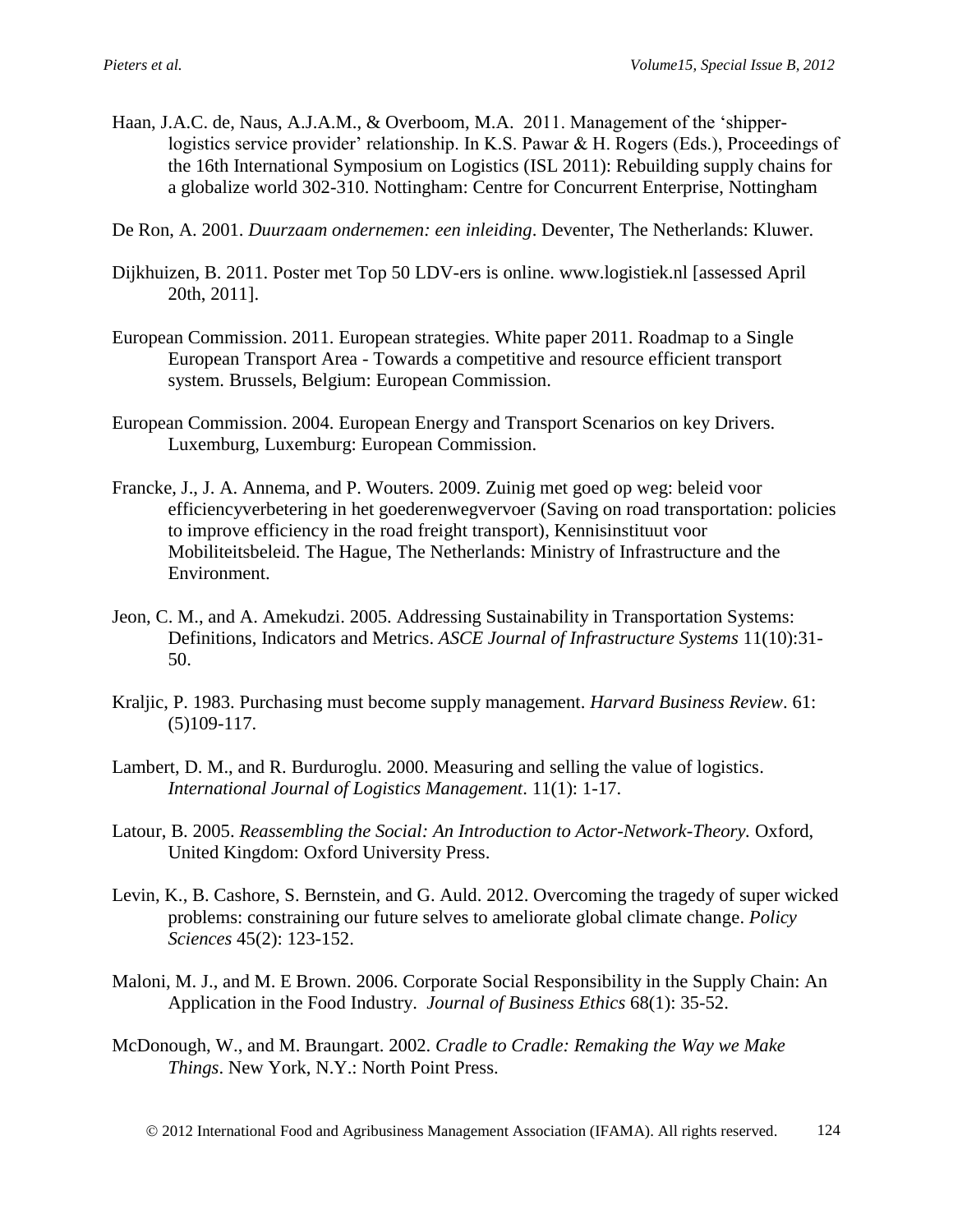- Mitchell, R. K., B. R. Agle, and D. J. Wood. 1997. Toward a Theory of Stakeholder Identification and Salience: Defining the Principle of Who and What Really Counts. *Academy of Management Review* 22(4): 853–886.
- NEA/Cranfield. 1994. *Future Logistics Structures, the development of integrated supply chain management across 6 industry sectors*. Tilburg, The Netherlands: NEA/Cranfield.
- OECD. 1991. Framework for environmental indicators. Paris, France: OECD.
- OECD. 1993. Using the Pressure-State-Response Model to develop indicators of sustainability: OECD framework for environmental indicators. Paris, France: OECD.
- OECD. 1999. *Working Party on Pollution Prevention and Control, Working Group on Transport Environmentally Sustainable Transport, Final Report on Phase II of the OECD EST Project* Volume 1: Synthesis Report. Paris, France: OECD.
- OECD. 2008. *Key Environmental Indicators*. Paris, France: OECD.
- Pezzey, J. C. V. 1997. Sustainability Constraints versus "Optimality" versus Intertemporal Concern, and Axioms versus Data. *Land Economics* 73(4): 448-466.
- Ploos van Amstel, W. 2008. *Logistiek (Logistics)*. Amsterdam, The Netherlands: Pearson.
- Porter, M. E., and M. R. Kramer. 2004. Strategy and society: The link between competitive advantage and corporate social responsibility. *Harvard Business Review* 84 (12): 5–12.
- Quak, H. J. 2008. *Sustainability of urban Freight Transportation: retail distribution and local regulations in cities*. Rotterdam, The Netherlands: Erasmus University
- Rittel, H. W. J., and M. M. Webber. 1973. Dilemmas in a general theory of planning. *Policy Sciences* 4(2), 155–169.
- Szekely, F., and M. Knirsch. 2005. Responsible Leadership and Corporate Social Responsibility: Metrics for Sustainable Performance. *European Management Journal* 23(6): 628-647.
- Topteam Logistiek. 2011. *Partituur naar de top. Adviesrapport Topteam Logistiek.* The Hague, The Netherlands: Department of Economic.
- Van den Broek, F., and. N. Van den Broek-Serlé. 2010. *Green Supply Chain Management, Marketing Tool or Revolution?* NHTV Breda University of Applied Sciences. [http://www.logistiek.nl/PageFiles/12981/008\\_logistiek-download-](http://www.logistiek.nl/PageFiles/12981/008_logistiek-download-LOGNWS109613D01.pdf)[LOGNWS109613D01.pdf](http://www.logistiek.nl/PageFiles/12981/008_logistiek-download-LOGNWS109613D01.pdf) [accessed November 10, 2012].
- Van der Meulen, S. J., and M. R. J. Kindt. 2010. *Duurzame logistiek: met welke verladerseisen worden logistieke dienstverleners geconfronteerd.* Amsterdam, The Netherlands:ING.